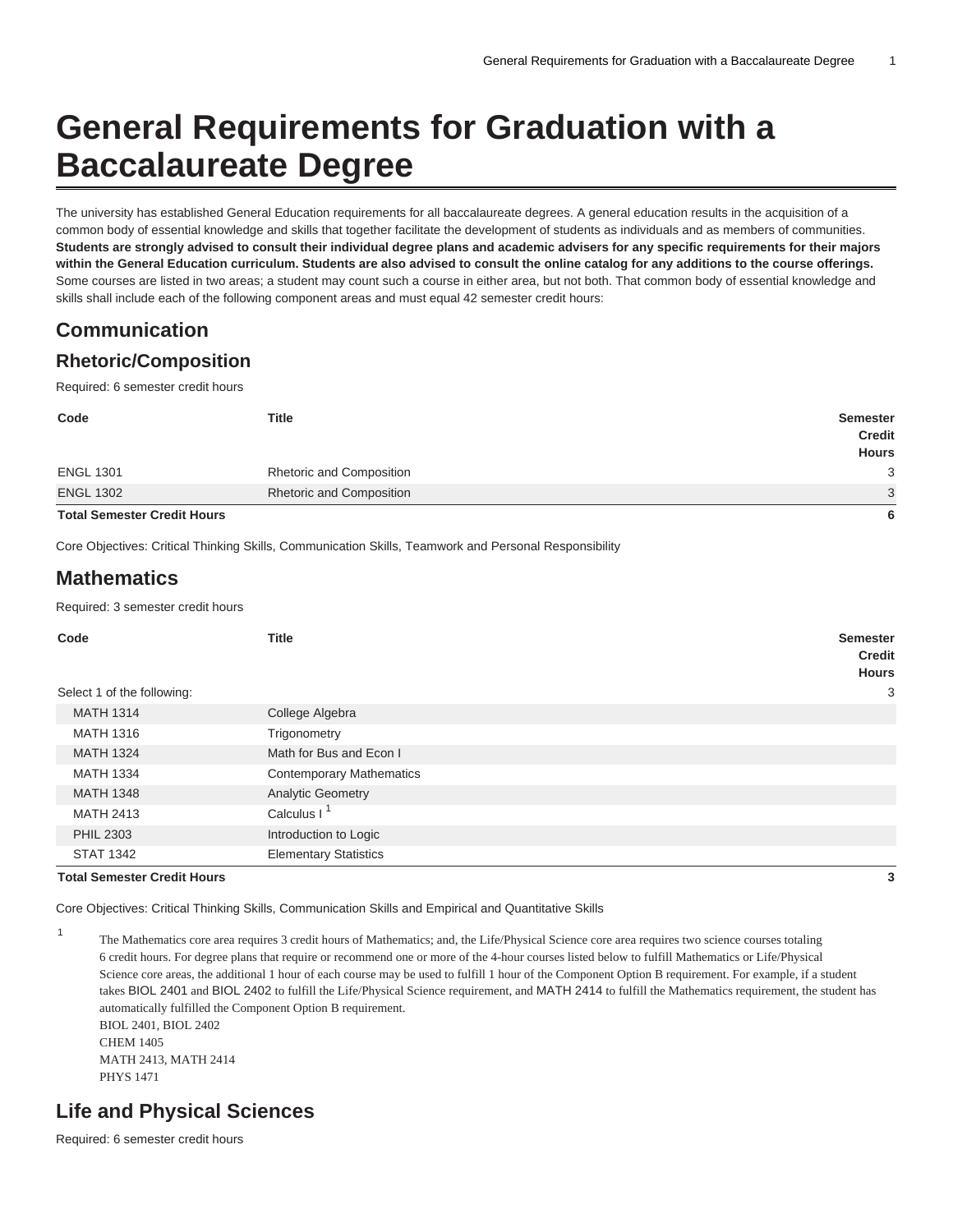| Code                               | <b>Title</b>                                | <b>Semester</b><br><b>Credit</b><br><b>Hours</b> |
|------------------------------------|---------------------------------------------|--------------------------------------------------|
| Select 2 of the following:         |                                             | 6                                                |
| <b>ANTH 2303</b>                   | Intro to Physical Anthrop                   |                                                  |
| <b>BIOL 1306</b>                   | General Biology I                           |                                                  |
| <b>BIOL 1307</b>                   | General Biology II                          |                                                  |
| <b>BIOL 2375</b>                   | Life Science                                |                                                  |
| <b>BIOL 2401</b>                   | Human Anatomy and Physiol <sup>1</sup>      |                                                  |
| <b>BIOL 2402</b>                   | Human Anat and Physiology II <sup>1</sup>   |                                                  |
| <b>CHEM 1311</b>                   | Gen Inorganic Chemistry I                   |                                                  |
| <b>CHEM 1312</b>                   | Gen Inorganic Chemistry II                  |                                                  |
| <b>CHEM 1405</b>                   | General Introd to Chemistry <sup>1</sup>    |                                                  |
| <b>GEOG 1301</b>                   | Physical Geography Meteorology              |                                                  |
| <b>GEOG 1302</b>                   | Phy Geog Climate and Mankind                |                                                  |
| <b>GEOG 2472</b>                   | Intro to Geographic Info Sys <sup>1</sup>   |                                                  |
| <b>GEOL 1301</b>                   | Earth Science I                             |                                                  |
| <b>GEOL 1302</b>                   | Intro Ocean, Astron & Atmos                 |                                                  |
| <b>GEOL 1303</b>                   | <b>Physical Geology</b>                     |                                                  |
| <b>GEOL 1304</b>                   | <b>Historical Geology</b>                   |                                                  |
| <b>PHYS 1301</b>                   | College Physics I                           |                                                  |
| <b>PHYS 1302</b>                   | College Physics II                          |                                                  |
| <b>PHYS 1303</b>                   | <b>Stars and Galaxies</b>                   |                                                  |
| <b>PHYS 1304</b>                   | Solar System                                |                                                  |
| <b>PHYS 1375</b>                   | Physics                                     |                                                  |
| <b>PHYS 1471</b>                   | Acoustical Foundations of Musi <sup>1</sup> |                                                  |
| <b>PHYS 2325</b>                   | University Physics I                        |                                                  |
| <b>PHYS 2326</b>                   | <b>University Physics II</b>                |                                                  |
| <b>Total Semester Credit Hours</b> |                                             | 6                                                |

1

Core Objectives: Critical Thinking Skills, Communication Skills, Empirical and Quantitative Skills and Teamwork

The Mathematics core area requires 3 credit hours of Mathematics; and, the Life/Physical Science core area requires two science courses totaling 6 credit hours. For degree plans that require or recommend one or more of the 4-hour courses listed below to fulfill Mathematics or Life/ Physical Science core areas, the additional 1 hour of each course may be used to fulfill 1 hour of the Component Option B requirement. For example, if a student takes BIOL 2401 and CHEM 1405 to fulfill the Life/Physical Science requirement, and MATH 2414 to fulfill the Mathematics requirement, the student has automatically fulfilled the Component Option B requirement. BIOL 2401, BIOL 2402

CHEM 1405 MATH 2413, MATH 2414 PHYS 1471

#### **Language, Philosophy and Culture**

Required: 3 semester credit hours

| Code                       | <b>Title</b>                  | <b>Semester</b><br><b>Credit</b><br><b>Hours</b> |
|----------------------------|-------------------------------|--------------------------------------------------|
| Select 1 of the following: |                               | 3                                                |
| <b>ANTH 2302</b>           | Introd to Anthropology        |                                                  |
| <b>ENGL 2342</b>           | Introduction to Literature    |                                                  |
| <b>ENGL 2362</b>           | Read in Short Story and Drama |                                                  |
| <b>FREN 1311</b>           | <b>Elementary French</b>      |                                                  |
| <b>FREN 1312</b>           | <b>Elementary French</b>      |                                                  |
| <b>FREN 2311</b>           | Intermediate French           |                                                  |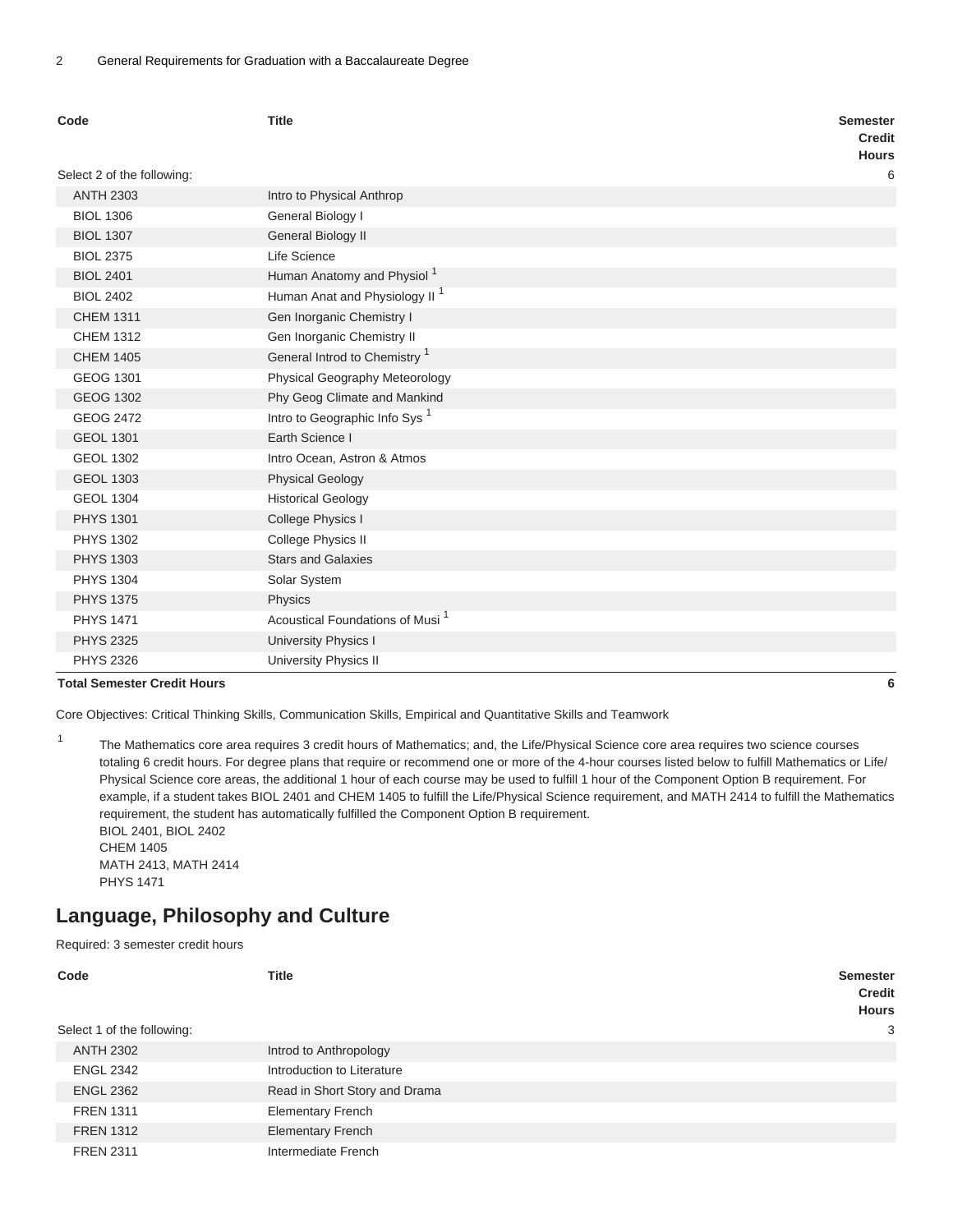| <b>Total Semester Credit Hours</b> |                               | 3 |
|------------------------------------|-------------------------------|---|
| <b>WGST 1301</b>                   | Intro to Gender Studies       |   |
| <b>SPAN 2312</b>                   | Intermediate Spanish II       |   |
| <b>SPAN 2311</b>                   | Intermediate Spanish I        |   |
| <b>SPAN 2302</b>                   | Intermediate Spanish II       |   |
| <b>SPAN 2301</b>                   | Intermediate Spanish I        |   |
| <b>SPAN 1373</b>                   | Spanish for Heritage Speakers |   |
| <b>SPAN 1314</b>                   | <b>Elementary Spanish II</b>  |   |
| <b>SPAN 1313</b>                   | <b>Elementary Spanish I</b>   |   |
| <b>PHIL 1301</b>                   | Introd to Philosophy          |   |
| <b>HIST 2322</b>                   | World History since 1500      |   |
| <b>HIST 2321</b>                   | World History to 1500         |   |
| <b>FREN 2312</b>                   | Intermediate French           |   |
|                                    |                               |   |

Core Objectives: Critical Thinking Skills, Communication Skills, Personal Responsibility and Social Responsibility

#### **Creative Arts**

Required: 3 semester credit hours

| Code<br>Select 1 of the following: | <b>Title</b>                         | <b>Semester</b><br><b>Credit</b><br><b>Hours</b><br>3 |
|------------------------------------|--------------------------------------|-------------------------------------------------------|
| <b>ARTS 1303</b>                   | Art History I                        |                                                       |
| <b>ARTS 1304</b>                   | Art History II                       |                                                       |
| <b>MUSI 1305</b>                   | <b>Explorations in Music History</b> |                                                       |
| <b>MUSI 2306</b>                   | Intro to Music Hist and Lit          |                                                       |
| <b>MUSI 2308</b>                   | History of Jazz                      |                                                       |
| <b>MUSI 2310</b>                   | History of Rock and Roll             |                                                       |
| <b>MUSI 2320</b>                   | Music of Many Cultures               |                                                       |
| <b>THEA 2310</b>                   | Introduction to Theatre              |                                                       |
| <b>Total Semester Credit Hours</b> |                                      |                                                       |

Core Objectives: Critical Thinking Skills, Communication Skills, Teamwork and Social Responsibility

#### **American History**

Required: 6 semester credit hours

| Code                               | <b>Title</b>                | <b>Semester</b><br><b>Credit</b><br><b>Hours</b> |
|------------------------------------|-----------------------------|--------------------------------------------------|
| <b>HIST 1301</b>                   | American History to 1877    | 3                                                |
| <b>HIST 1302</b>                   | American History since 1877 | 3                                                |
| <b>Total Semester Credit Hours</b> |                             | ĥ                                                |

#### **Total Semester Credit Hours 6**

Core Objectives: Critical Thinking Skills, Communication Skills, Personal Responsibility and Social Responsibility

#### **Government/Political Science**

Required: 6 semester credit hours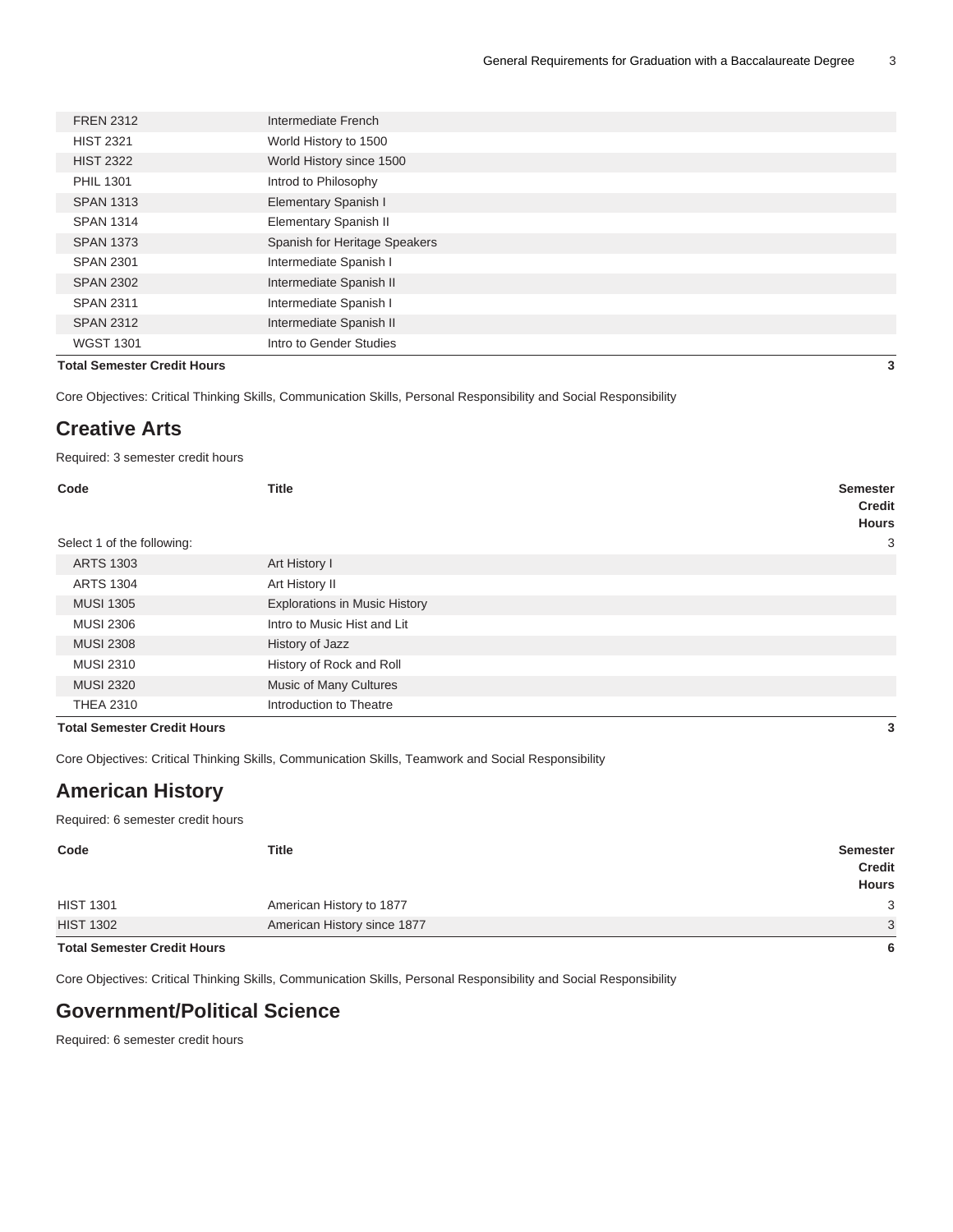| Code                               | <b>Title</b>                  | <b>Semester</b><br><b>Credit</b><br><b>Hours</b> |
|------------------------------------|-------------------------------|--------------------------------------------------|
| <b>POLS 2301</b>                   | Government and Politics of US | 3                                                |
| <b>POLS 2302</b>                   | Government and Politics of TX | 3                                                |
| <b>Total Semester Credit Hours</b> |                               | 6                                                |

Core Objectives: Critical Thinking Skills, Communication Skills, Personal Responsibility and Social Responsibility

### **Social and Behavioral Sciences**

Required: 3 semester credit hours

| Code                               | <b>Title</b>                  | <b>Semester</b><br><b>Credit</b><br><b>Hours</b> |  |
|------------------------------------|-------------------------------|--------------------------------------------------|--|
| Select 1 of the following:         |                               | 3                                                |  |
| <b>ANTH 2301</b>                   | Introduction to Archeology    |                                                  |  |
| <b>ECON 2301</b>                   | Principles of Macroeconomics  |                                                  |  |
| <b>ECON 2302</b>                   | Principles of Microeconomics  |                                                  |  |
| <b>EDKN 2335</b>                   | Sport in Global Society       |                                                  |  |
| <b>EVEN 2372</b>                   | Envir Eng in a Global Society |                                                  |  |
| <b>HSCI 2323</b>                   |                               |                                                  |  |
| <b>POLS 2304</b>                   | Introd to Political Science   |                                                  |  |
| <b>POLS 2340</b>                   | <b>World Politics</b>         |                                                  |  |
| <b>PSYC 2301</b>                   | Introd to Psychology          |                                                  |  |
| <b>SOCI 1301</b>                   | Principles of Sociology       |                                                  |  |
| <b>SOCI 1306</b>                   | Social Problems               |                                                  |  |
| <b>SOCI 2361</b>                   | <b>Pluralistic Society</b>    |                                                  |  |
| <b>Total Semester Credit Hours</b> |                               | 3                                                |  |

Core Objectives: Critical Thinking Skills, Communication Skills, Empirical and Quantitative Skills and Social Responsibility

### **Component Option A**

#### **Communication**

Required: 3 semester credit hours of oral communications

| Code                       | <b>Title</b>                      | <b>Semester</b><br><b>Credit</b><br><b>Hours</b> |
|----------------------------|-----------------------------------|--------------------------------------------------|
| Select 1 of the following: |                                   | 3                                                |
| <b>COMM 1307</b>           | Introd to the Mass Media          |                                                  |
| <b>COMS 1311</b>           | Intro to Oral Communication       |                                                  |
| <b>COMS 1315</b>           | <b>Bus and Professional Comm</b>  |                                                  |
| <b>COMS 2374</b>           | <b>Professional Communication</b> |                                                  |
| <b>ENGL 2374</b>           | <b>Professional Communication</b> |                                                  |

**Total Semester Credit Hours 3**

Core Objectives: Critical Thinking Skills, Communication Skills, Teamwork and Personal Responsibility

#### **Component Option B**

As an option for up to three (3) semester credit hours of the Component Option, the following course(s) are allowed: